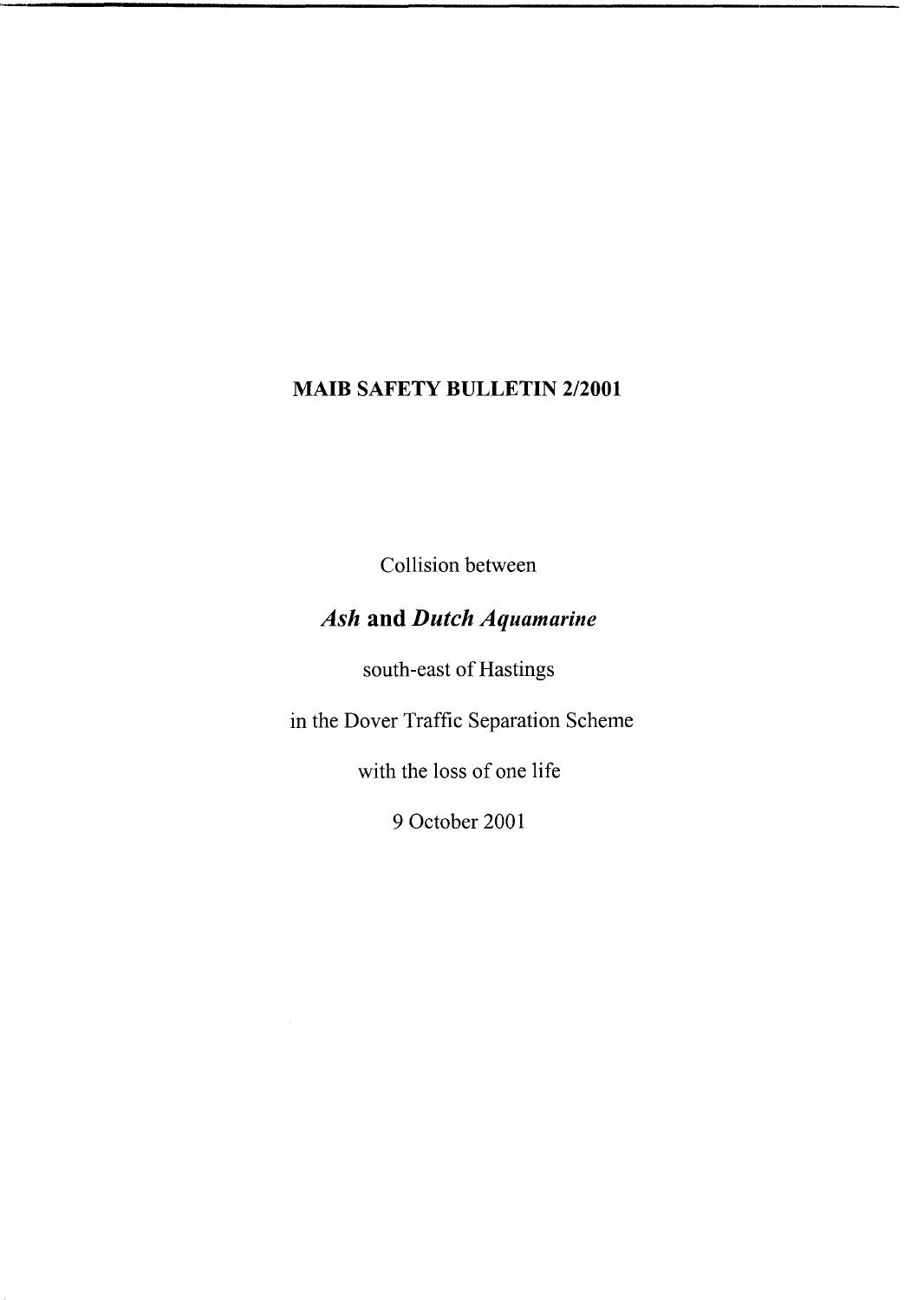## **MAIB SAFETY BULLETIN 2/2001**

This document, containing Safety Recommendations, has been produced for marine safety purposes only on the basis of information available to date.

*The Merchant Shipping (Accident Reporting and Investigation) Regulations I999*  provide for the Chief Inspector of Marine Accidents to make recommendations at any time during the course of an investigation if, in his opinion, it is necessary or desirable to do so.

The Marine Accident Investigation Branch (MAIB) is carrying out an investigation of the collision on 9 October 2001 between the motor vessels *Ash* and *Dutch Aquamarine,* which resulted in the foundering of *Ash* and the death of her master. The MAIB will publish a full report on completion of the investigation.

This accident is the latest and most serious of four similar collisions which have occurred in the south-west lane of the Dover Traffic Separation Scheme in 13 months. The MAIB believes that modem navigational methods and equipment may be contributing to overcrowding in the traffic lanes, and this Safety Bulletin is issued to alert the Maritime and Coastguard Agency (MCA), owners and masters to the potential hazards involved.

Journ Lang

J **S** Lang Rear Admiral Chief Inspector of Marine Accidents

**Press Enquiries: 020 7944 4691** / **3387; out of hours: 0207 944 5925 Public Enquiries: 0207 944 3000 INTERNET ADDRESS FOR DTLR PRESS NOTICES: <http://www.dtlr.gov.uk>**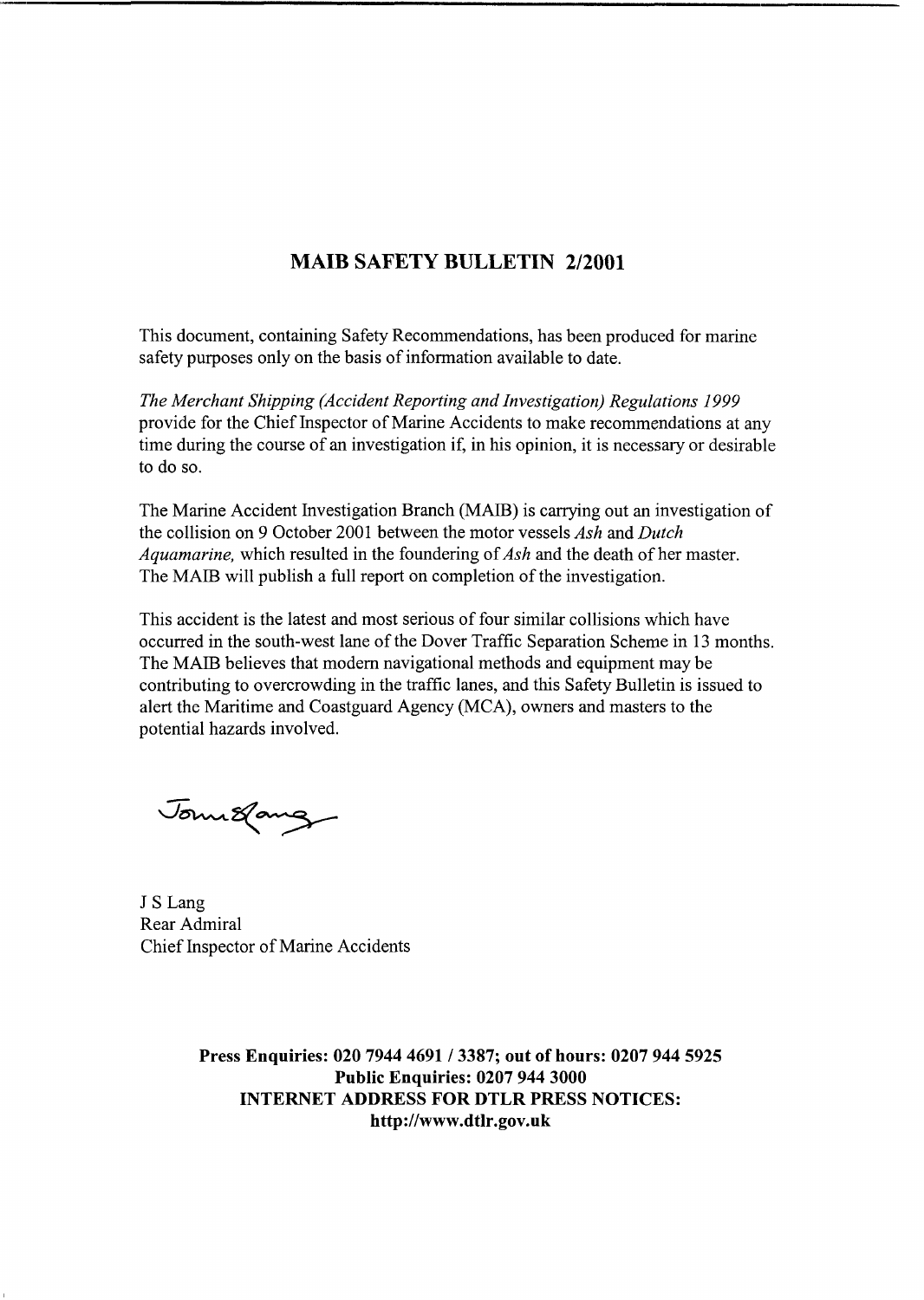### **SAFETY RECOMMENDATIONS**

#### *Background*

On 9 October 2001 the 1,009 gross tons (gt) motor vessel *Ash* was en route from Odense, Denmark, to the Spanish port of Pasajes with a cargo of steel coils. She had six crew on board and was making a speed of about 6.25 knots in the south-west traffic lane to the south-east of Hastings. The 4,671gt chemical tanker *Dutch Aquamarine* was also on passage in the same traffic lane en route from Antwerp to Swansea and was making about 12.5 knots over the ground. She had a mixed chemical cargo and a crew of 12 on board. There were a number of other vessels in the vicinity, all of which were bunched towards the northern edge of the lane. Close passing was commonplace.

Although the investigation into this accident is still underway, it has been established that *Dutch Aquamarine* had been the overtaking vessel, and her watchkeeper did not notice the developing collision situation until it was too late. *Ash* took no effective last minute avoiding action. The subsequent collision caused *Ash* to founder with the loss of her master.

As part of its investigation the **MAD** studied the tracks taken by all vessels on passage in the south-west traffic lane of the Dover traffic separation scheme (TSS) during a six-hour period. This showed that most vessels hug the northern edge of the lane with only two or three choosing to pass to the south of the Varne. Where traffic is bunched in this way, close passing is commonplace. It only requires a brief lapse of concentration to lead to a collision; especially when the speeds of vessels are very different.

This is the latest in a number of collisions that have recently occurred in the Dover TSS. The circumstances in each have been very similar.

In September 2000, *Kinsale* collided with the stern of *Eastfern. Kinsale* was the overtaking vessel, with a speed about 6 knots faster than that of *Eastfern.* In January 2001 the overtaking vessel *Unden* collided with the stem of *Star Maria,* causing substantial damage to both ships. In June 2001 the larger and much faster *Atlantic Mermaid* collided with the stem of the smaller cargo ship *Hampoel. Hampoel* was substantially damaged. The MCA has successfully prosecuted those in charge of the overtaking vessels in two of these accidents.